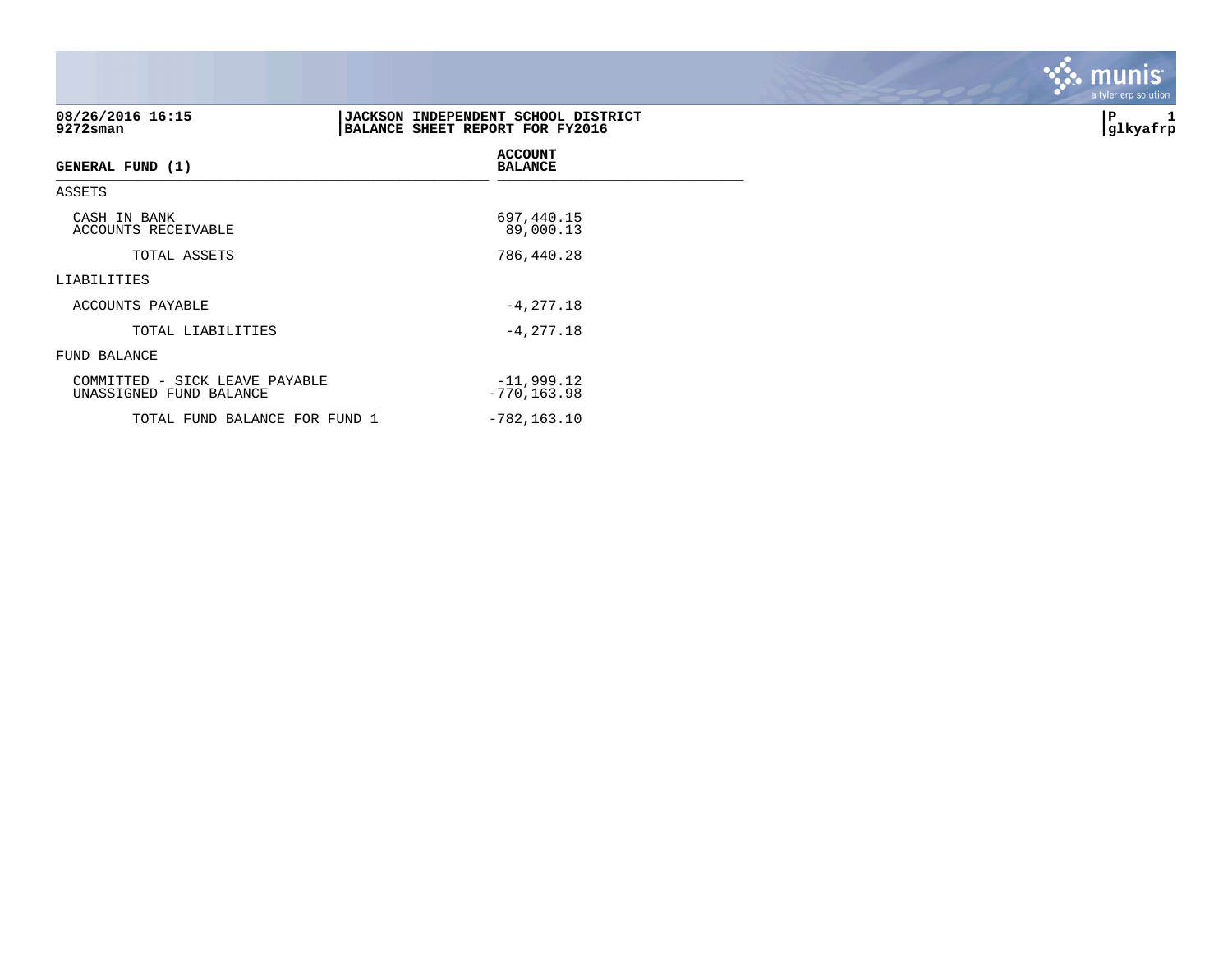| 08/26/2016 16:15<br>$9272$ sman     | JACKSON INDEPENDENT SCHOOL DISTRICT<br>BALANCE SHEET REPORT FOR FY2016 | 2<br>∣P<br> glkyafrp |
|-------------------------------------|------------------------------------------------------------------------|----------------------|
| SPECIAL REVENUE (2)                 | <b>ACCOUNT</b><br><b>BALANCE</b>                                       |                      |
| ASSETS                              |                                                                        |                      |
| CASH IN BANK<br>ACCOUNTS RECEIVABLE | $-171,571.73$<br>193,888.43                                            |                      |
| TOTAL ASSETS                        | 22,316.70                                                              |                      |
| LIABILITIES                         |                                                                        |                      |
| DEFERRED REVENUE                    | $-22, 316.70$                                                          |                      |
| TOTAL LIABILITIES                   | $-22.316.70$                                                           |                      |

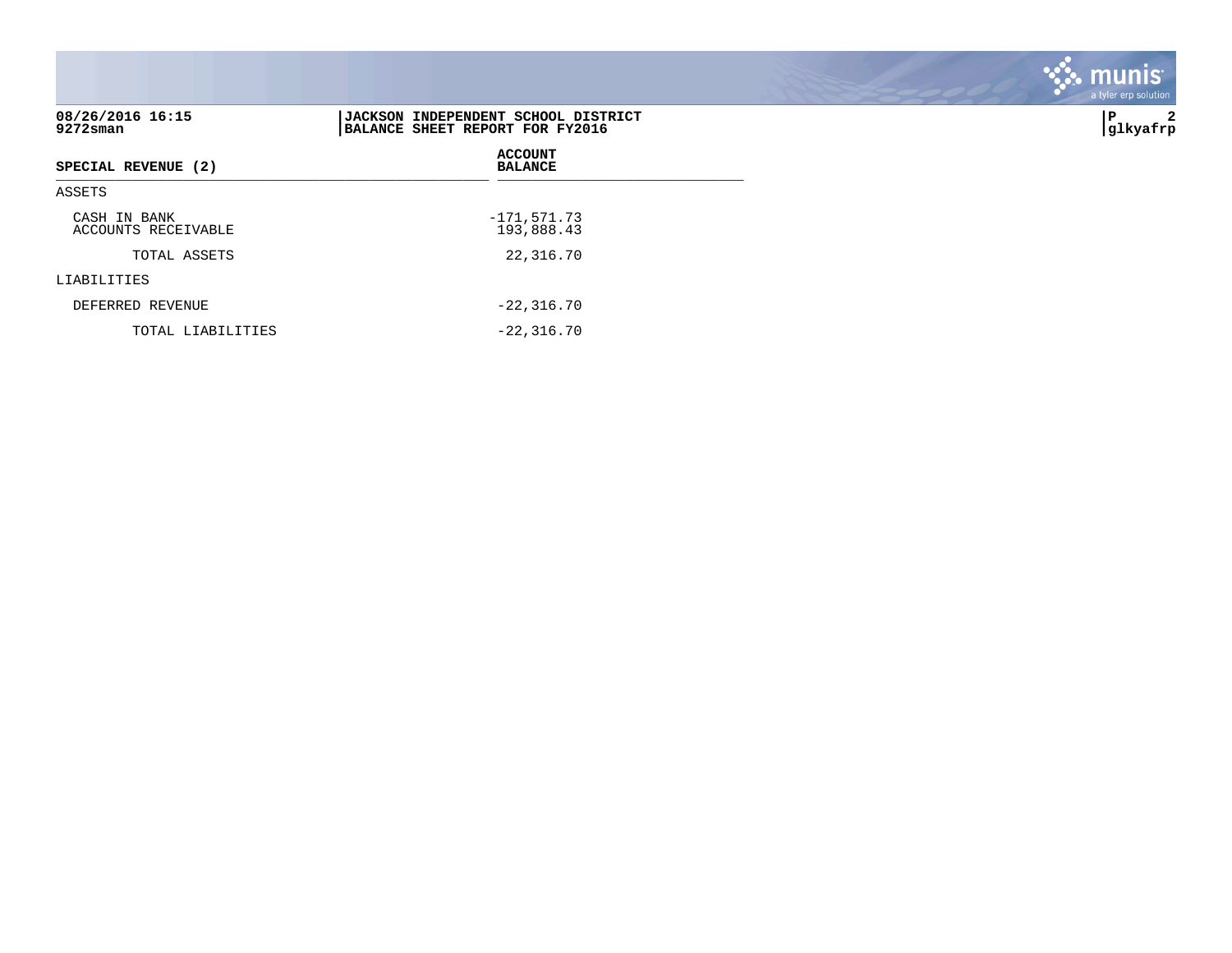| 08/26/2016 16:15<br>9272sman      |  | JACKSON INDEPENDENT SCHOOL DISTRICT<br>BALANCE SHEET REPORT FOR FY2016 |  |  |
|-----------------------------------|--|------------------------------------------------------------------------|--|--|
| BUILDING FUND (5 CENT LEVY) (320) |  | <b>ACCOUNT</b><br><b>BALANCE</b>                                       |  |  |
| ASSETS                            |  |                                                                        |  |  |
| CASH IN BANK                      |  | 932.00                                                                 |  |  |
| TOTAL ASSETS                      |  | 932.00                                                                 |  |  |
| FUND BALANCE                      |  |                                                                        |  |  |
| RESTRICTED-SFCC ESCROW-CURRENT    |  | $-932.00$                                                              |  |  |
| TOTAL FUND BALANCE FOR FUND 320   |  | $-932.00$                                                              |  |  |

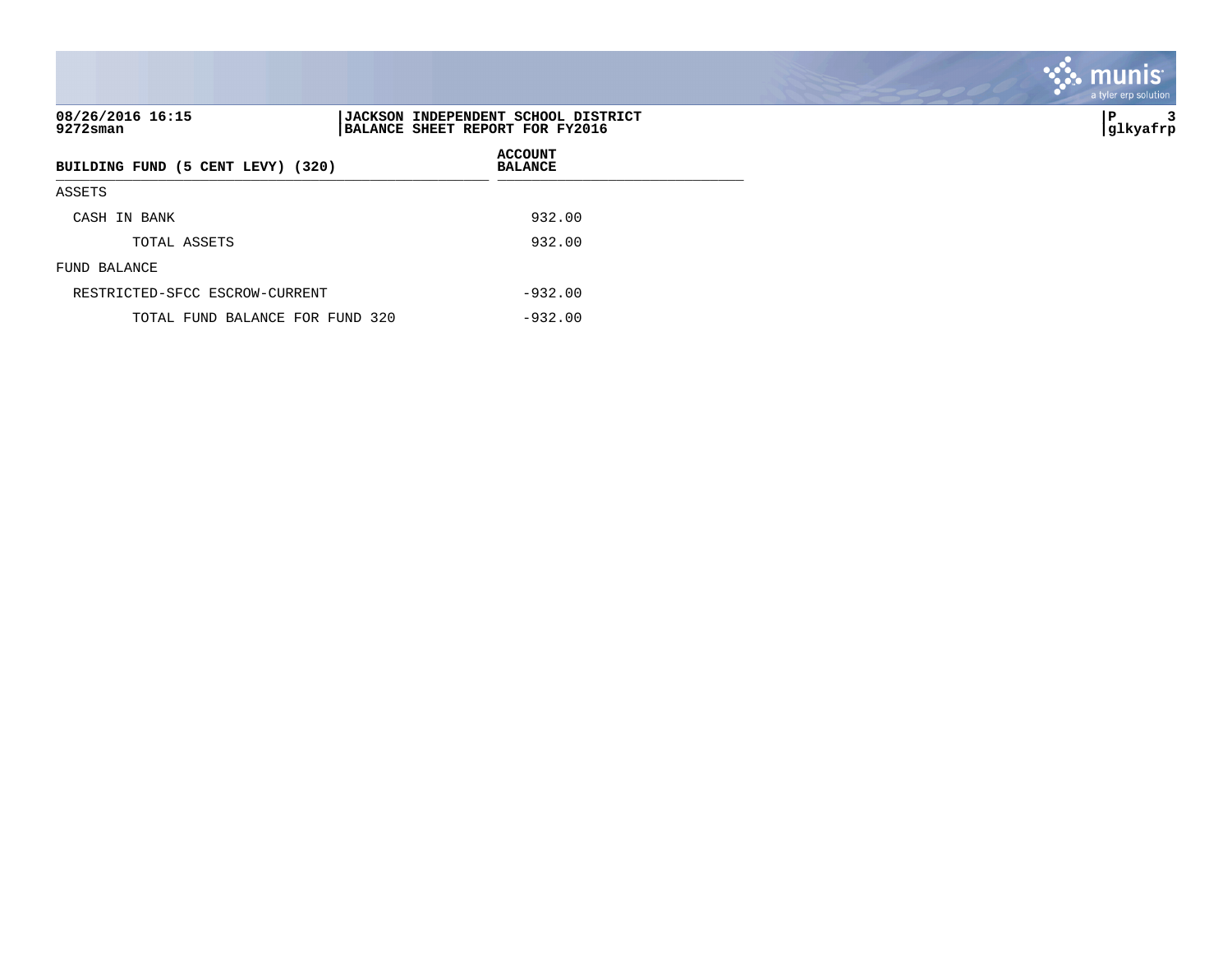| 08/26/2016 16:15<br>9272sman                                                                     | <b>JACKSON INDEPENDENT SCHOOL DISTRICT</b><br>BALANCE SHEET REPORT FOR FY2016 | ∣P<br>4<br>glkyafrp |
|--------------------------------------------------------------------------------------------------|-------------------------------------------------------------------------------|---------------------|
| FOOD SERVICE FUND (51)                                                                           | <b>ACCOUNT</b><br><b>BALANCE</b>                                              |                     |
| ASSETS                                                                                           |                                                                               |                     |
| CASH IN BANK<br>ACCOUNTS RECEIVABLE<br>INVENTORIES FOR CONSUMPTION<br>DEFERRED OUTFLOWS (FD SVS) | $-1,904.39$<br>19,774.28<br>10,495.17<br>3,504.00                             |                     |
| TOTAL ASSETS                                                                                     | 31,869.06                                                                     |                     |
| LIABILITIES                                                                                      |                                                                               |                     |
| UNFUNDED PENSION (FD SVC)<br>DEFERRED INFLOWS (FD SVC)                                           | $-28,558.00$<br>$-3,188.00$                                                   |                     |
| TOTAL LIABILITIES                                                                                | $-31,746.00$                                                                  |                     |
| FUND BALANCE                                                                                     |                                                                               |                     |
| RESTRICTED-NET ASSETS (FD SVC)                                                                   | $-123.06$                                                                     |                     |
|                                                                                                  |                                                                               |                     |

TOTAL FUND BALANCE FOR FUND 51 -123.06

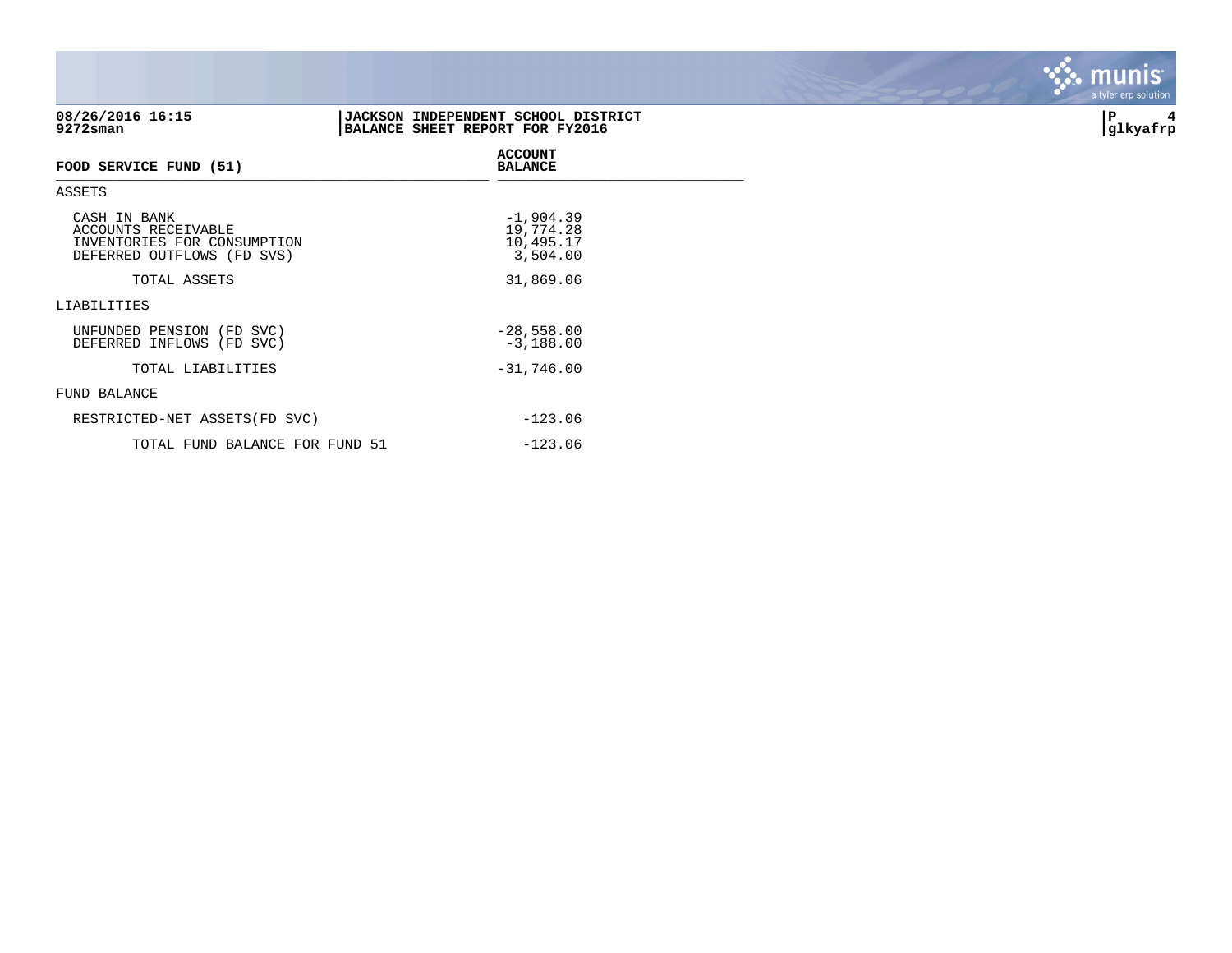

## **08/26/2016 16:15 |JACKSON INDEPENDENT SCHOOL DISTRICT |P 5 9272sman |BALANCE SHEET REPORT FOR FY2016 |glkyafrp**

**ACCOUNT**



**GOVERNMENTAL ASSETS (8)** GOVERNMENTAL ASSETS (0) ASSETS LAND <br>
LAND IMPROVEMENTS 580,208.00<br>
A/D - LAND IMPROVEMENTS 580,213.18<br>
BUILDINGS & BUILDING IMPROVE. 3,359,278.91 LAND IMPROVEMENTS  $A/D$  - LAND IMPROVEMENTS BUILDINGS & BUILDING IMPROVE.

| $A/D$ - BUILDINGS<br>TECHNOLOGY EOUIPMENT<br>A/D - TECHNOLOGY EOUIPMENT<br>VEHICLES<br>$A/D - VEHICLES$<br>GENERAL EOUIPMENT<br>A/D - GENERAL EOUIPMENT | $-2,000,690.09$<br>674,957.34<br>$-575, 222.17$<br>315, 112.72<br>$-199,866.12$<br>200,784.08<br>$-170,898.48$ |
|---------------------------------------------------------------------------------------------------------------------------------------------------------|----------------------------------------------------------------------------------------------------------------|
| TOTAL ASSETS                                                                                                                                            | 2,281,100.32                                                                                                   |
| FUND BALANCE                                                                                                                                            |                                                                                                                |
| INVESTMENT IN GOVT ASSETS                                                                                                                               | $-2,281,100.32$                                                                                                |
| TOTAL FUND BALANCE FOR FUND 8                                                                                                                           | $-2,281,100.32$                                                                                                |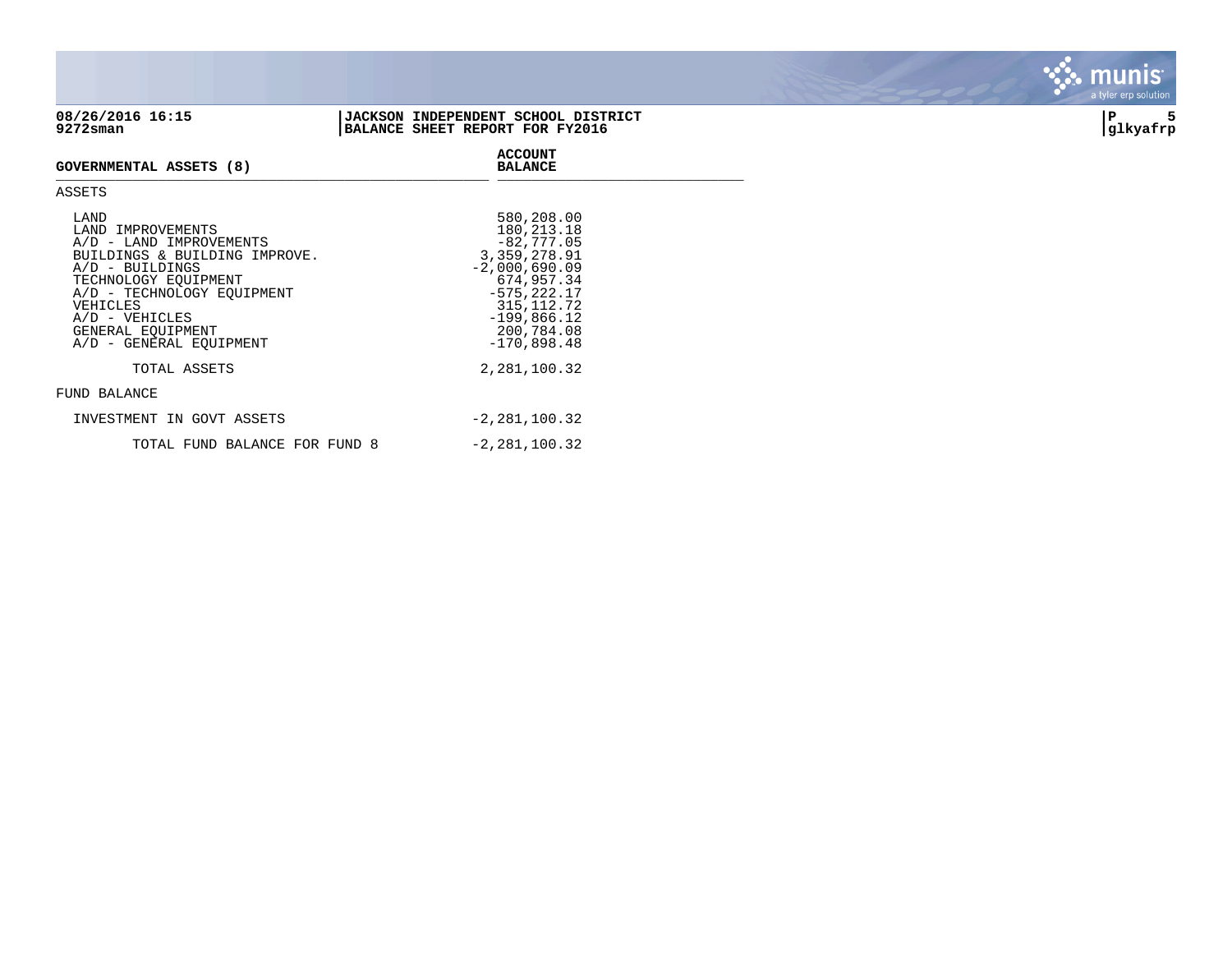| 08/26/2016 16:15<br>$9272$ sman                                                                    | JACKSON INDEPENDENT SCHOOL DISTRICT<br>BALANCE SHEET REPORT FOR FY2016 | ∣P<br>6<br> glkyafrp |
|----------------------------------------------------------------------------------------------------|------------------------------------------------------------------------|----------------------|
| FOOD SERVICE ASSETS (81)                                                                           | <b>ACCOUNT</b><br><b>BALANCE</b>                                       |                      |
| ASSETS                                                                                             |                                                                        |                      |
| TECHNOLOGY EQUIPMENT<br>A/D - TECHNOLOGY EOUIPMENT<br>GENERAL EQUIPMENT<br>A/D - GENERAL EQUIPMENT | 11,280.00<br>$-11, 280.00$<br>88,676.78<br>$-77,895.26$                |                      |
| TOTAL ASSETS                                                                                       | 10,781.52                                                              |                      |
| FUND BALANCE                                                                                       |                                                                        |                      |
| INVESTMENT IN BUSINESS ASSETS                                                                      | $-10,781.52$                                                           |                      |
| TOTAL FUND BALANCE FOR FUND 81                                                                     | $-10,781.52$                                                           |                      |